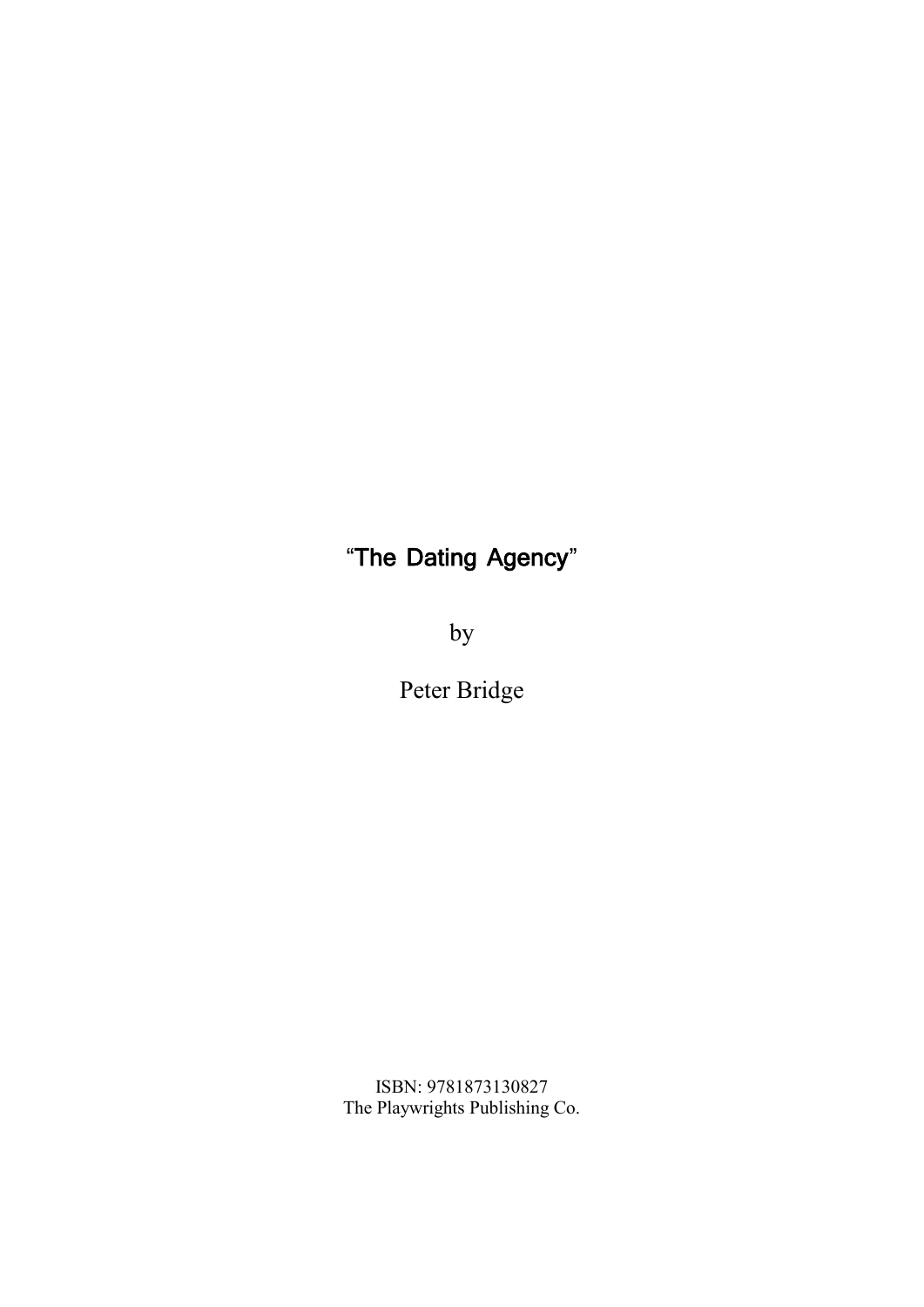Performances or readings of this play may not legally take place before an audience without a licence obtainable on application to:

> The Playwrights Publishing Co., 70 Nottingham Road, Burton Joyce, Nottingham, U.K., [44] (0)1159-313356 playwrightspublishingco@yahoo.com

To avoid possible disappointment, application should be made, preferably in writing, as early as possible, stating: -

- (i) Name and address of applicant
- (ii) Name and address of Society;
- (iii) Name and address of theatre or hall where performance(s) would be held;
- (iv) Times and dates of performances.

A fee will be charged for this licence which must be paid prior to the first performance otherwise the licence is automatically cancelled and the performance becomes illegal.

> First performed by The Desborough Players at the Walton Playhouse on 10th and 11th of June 2011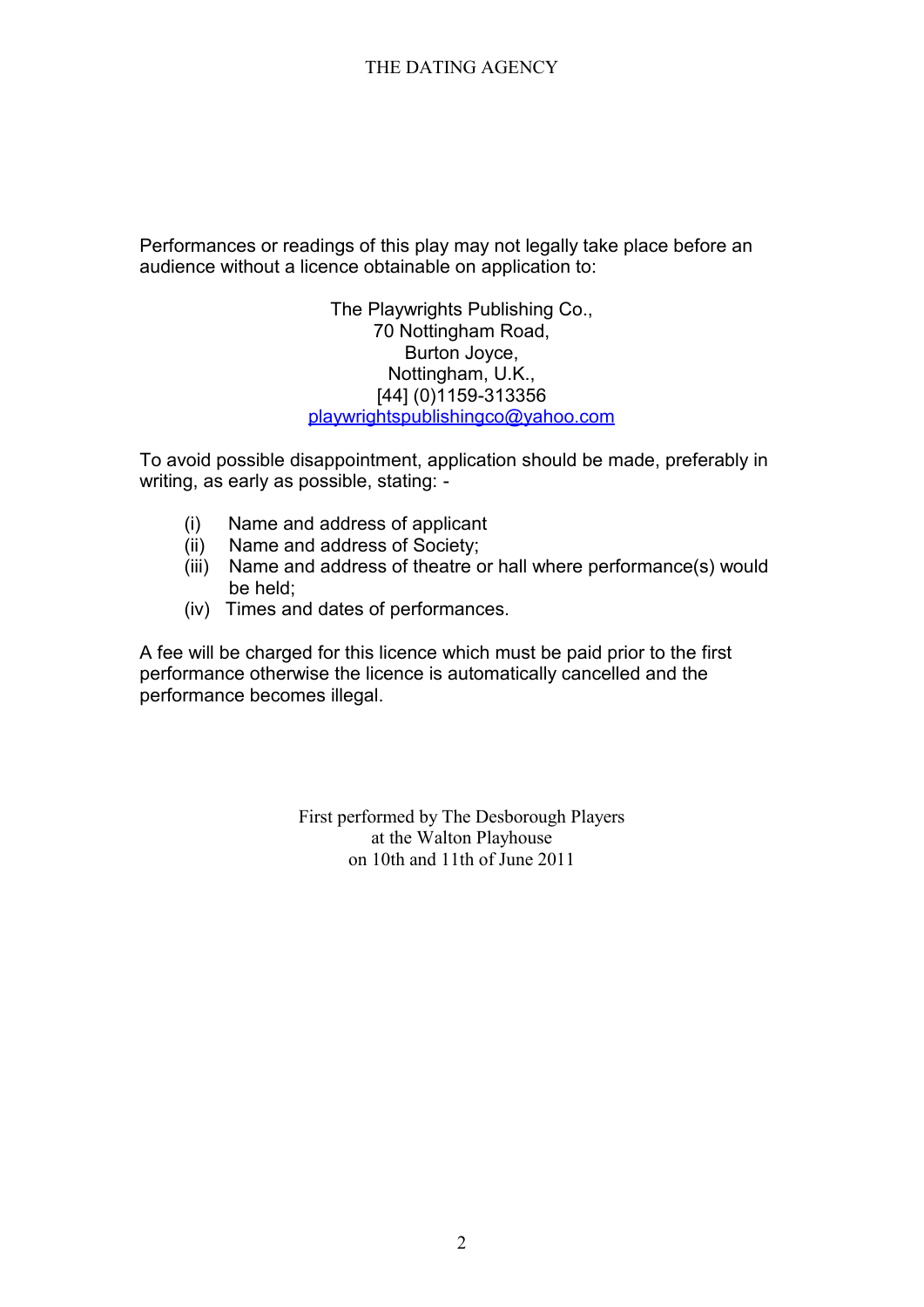# CAST LIST  $(8f & 2m)$

Approx ages:

Bruce and Martin (male) and Viv and Barbara (female) all 60 plus.

Cynthia, Hilary and June 40 plus…Penny (quite attractive) 40 plus

Linda (quite attractive) 60 plus

Lucy is 23.

Background

Bruce……Married to Viv for 35 years.

Viv……..Happily married to Bruce… but develops suspicions about his fidelity.

Martin….Married to Barbara…but seeking affection elsewhere. Barbara…Long suffering wife of Martin.

Penny…..Had a brief affair with Bruce 23 years ago when she used to work with him.

Lucy……Penny's (and Bruce's) daughter from this brief union. Cynthia…The first potential client (from the dating agency) for Martin.

June……Another likely partner for Martin.

Linda….Mellow Blossoms agency boss and old friend of Bruce, Viv, Martin and Barbara.

Hilary…The final dating partner for Martin. She is a confidence trickster.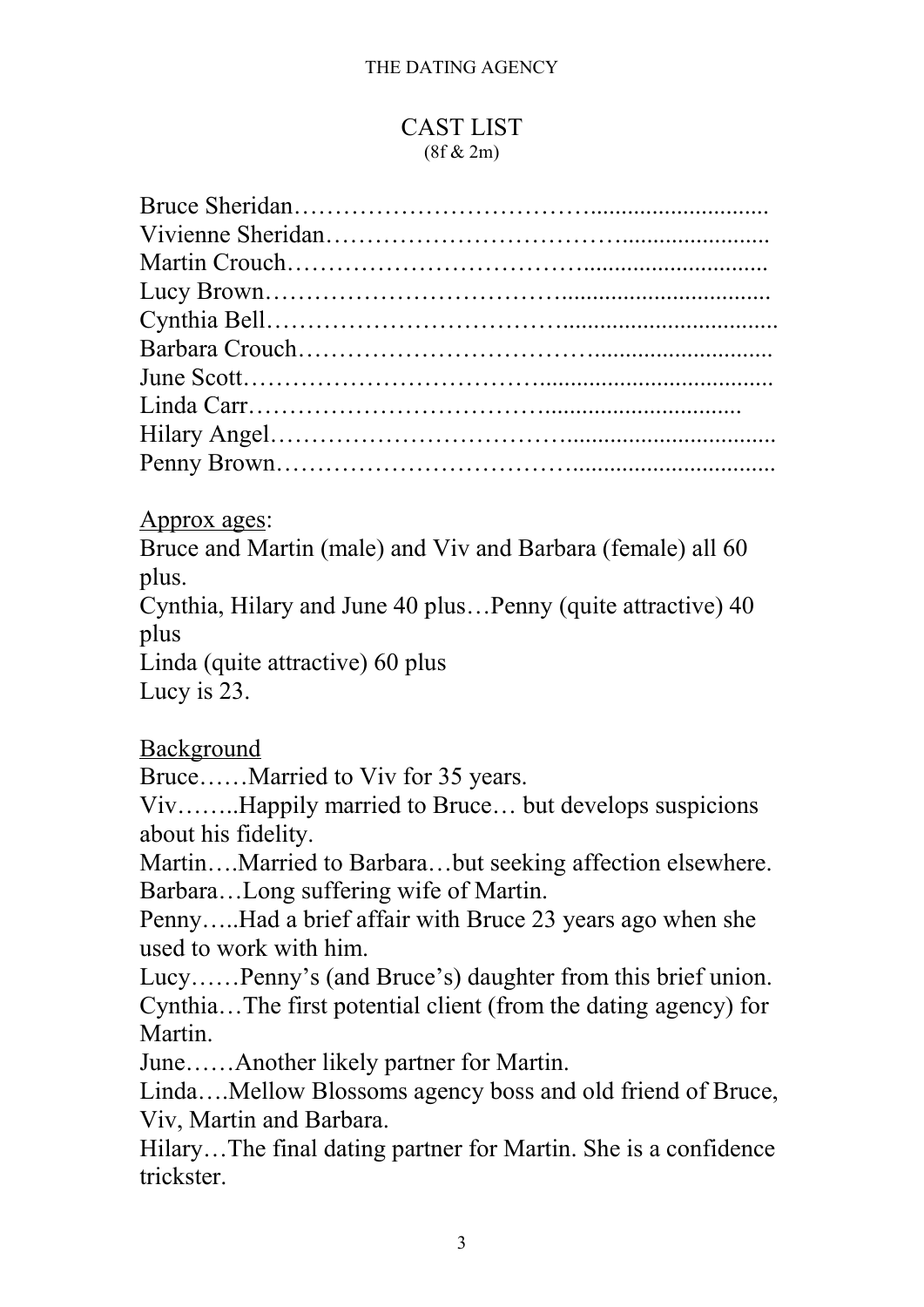# **SYNOPSIS**

Martin is suffering the trials of a long lasting, stale marriage that is slowly juddering to an acrimonious halt. In order to infuse a spark into his dull, purposeless life, he joins a dating agency. His intention is to test the waters of an alternative life style with a new partner.

Problems arise when, in order to conceal his ultra-matrimonial actions from his long suffering wife, he borrows the identity of his old friend, Bruce.

Due to the confused ID and resultant coincidental, unforeseen circumstances, the two men suffer a succession of perils, which lead to the heightened suspicions of each man's partner.

During the confused exchanges, Martin comes to learn of a long held secret about Bruce… but should he tell his friend of this devastating information.

# STAGING

There is a main (front door) entrance to the rear centre stage. There is a window to the left of this. A settee is positioned to the right and an arm chair to the left of the stage. There is a side entrance stage right. Props to include…a watering can, two newspapers (both Daily Mail), one cup (unbreakable), a bottle of red wine, a box of chocolates, two glasses, a length of rope…. and handcuffs.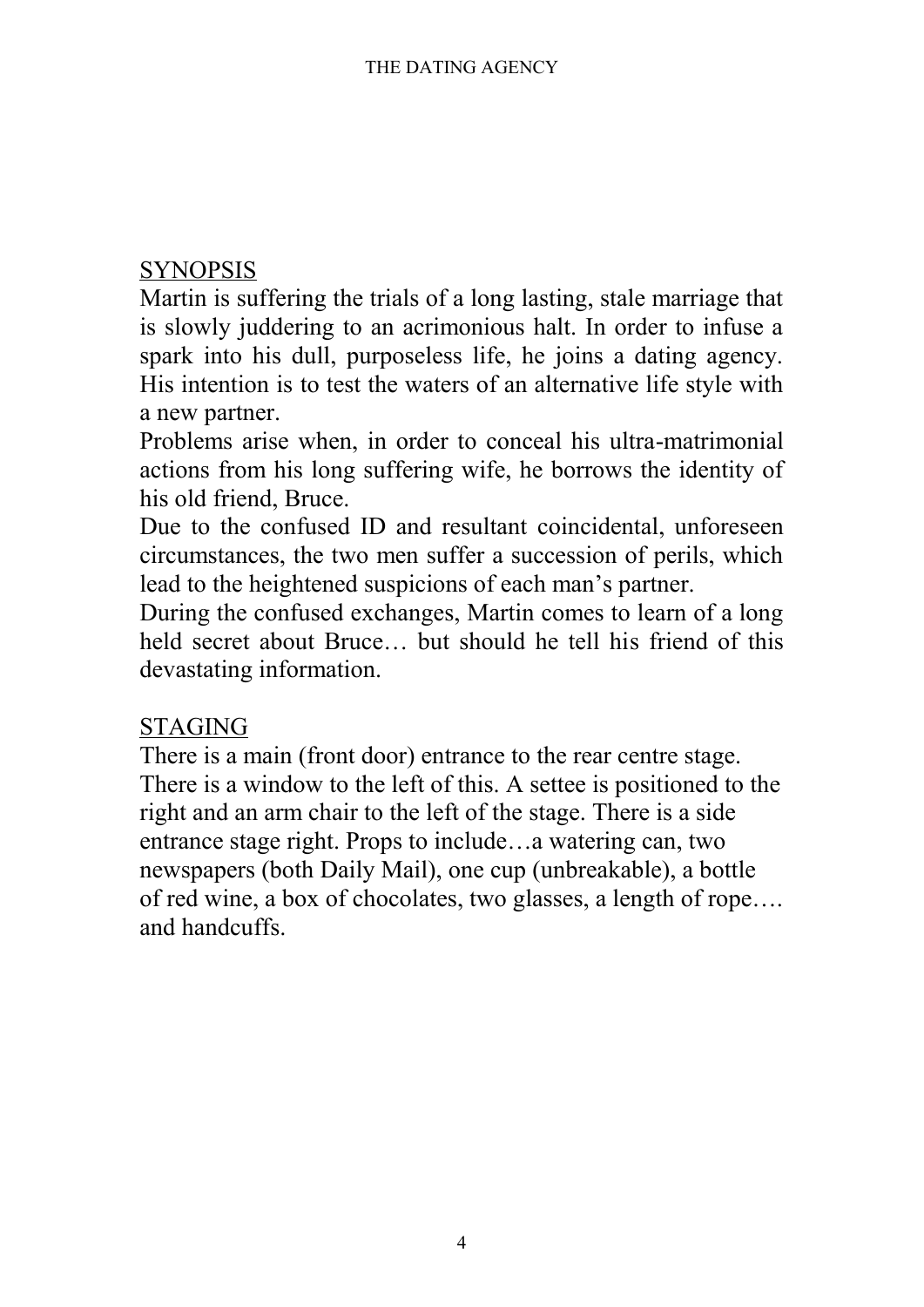# Act 1

(The living room of the Sheridan household. Viv and Bruce have each returned from working their half day stints. The time is one p.m.)

(Vivienne is sitting in the armchair, poring over today's 'quick crossword' in the newspaper, pencil in hand. After a few seconds, her husband, Bruce emerges from another room, having returned from his morning job. Bruce has changed his shirt and he is in the process of buttoning it).

- Vivienne Did you manage to look at the crossword today, Bruce?
- Bruce No, I got side tracked. I thought I'd leave it to you.
- Vivienne Well, Martin'll be here in a minute. We don't want him having the satisfaction of beating us to it. You know how smug he is when he thinks we've been stuck on a word.
- Bruce You couldn't finish it, then?
- Vivienne No, I'm still floundering.
- Bruce (sits on the arm of Viv's chair) All right. You'd better read out a clue then.
- Vivienne This one….Five down….Six letters…shun or avoid…second letter 's'…last letter 'w'.
- Bruce Something 's' ..something, something, something 'w' (thinks…finally…) 'Eschew'.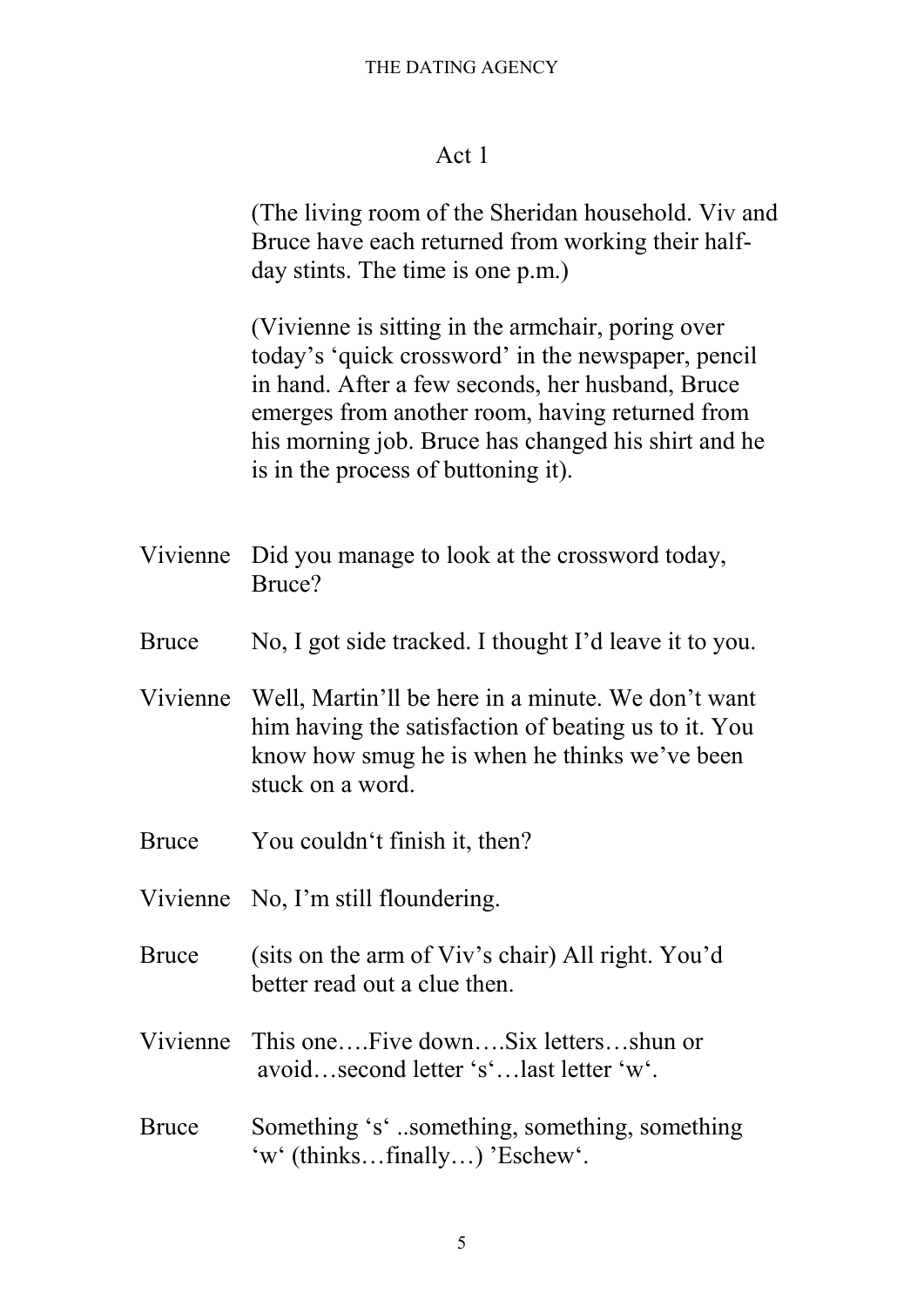- Vivienne (Wryly) Bless you dear.
- Bruce It's right though, isn't it… 'eschew'..
- Vivienne Of course dear. You're always right…. I've never heard of it…. but it fits…so in it goes.
- Bruce Any more?
- Vivienne I think I can finish them on the right hand side now we've got that one….but there's a long one down the bottom that we'll need to fathom….it's ten letters…and the clue is 'explain'.
- Bruce Erm … Is it "elucidate"?
- Vivienne No …Not unless it's got two Ls…I make it only nine letters.
- Bruce How about 'interpret'?
- Vivienne (Again counts the letters) No ... It's nine again…but I could make it 'interprets'.
- Bruce (Despairingly) Come on Viv! How long have we been doing these damned so called 'quick' crosswords. You can't just stick an 's' on the end to make it fit. The clue always indicates whether the word is singular or plural.
- Vivienne Well I give up then.(tossing the newspaper aside) unless you can quickly find that Thesaurus upstairs before Martin gets here.
- Bruce (Standing up) I suppose I'd better go. (looking at his watch) We need to move fast though…or he'll be in here going through his usual superior repartee…sensing blood again.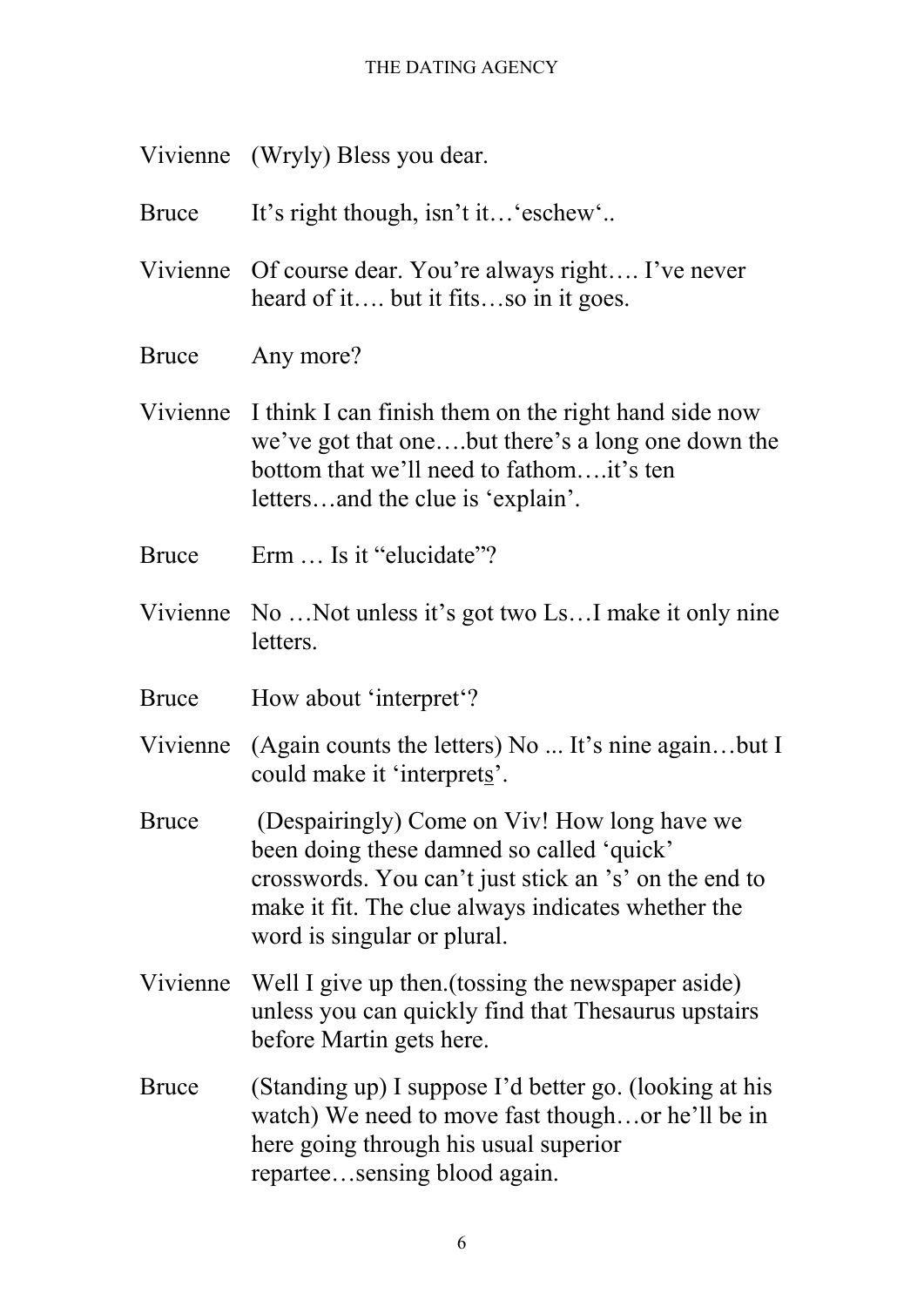| Vivienne     | Why do we have to have this silly game each week?                                                                                                                                               |
|--------------|-------------------------------------------------------------------------------------------------------------------------------------------------------------------------------------------------|
| <b>Bruce</b> | Because he's insufferable when he thinks we can't<br>do it. We've got to finish itor we're done for but<br>we need time.                                                                        |
| Vivienne     | When he gets here, better to get him off the topic of<br>crosswords thenand on to his favourite subject.                                                                                        |
| <b>Bruce</b> | Whatyou mean himself?                                                                                                                                                                           |
|              | Vivienne Well, yesthat plus his usual saga of love-lorn<br>'lonely hearts'falling at his feet.                                                                                                  |
| <b>Bruce</b> | WhatMartin's leftovers from the swinging sixties.<br>some of 'em on the shelf so long, their 'sell by'<br>date expired two decades ago. I'll get that book<br>before he comes bouncing in here. |
|              | (Bruce leaves the room leaving Vivienne alone.)<br>She picks up the paper and again studies the<br>crossword).                                                                                  |
| Vivienne     | (Still mulling over the crossword)<br>$\dots$ Explain $\dots$ Explain $\dots$                                                                                                                   |
|              | (Martin suddenly appears from the side entrance).                                                                                                                                               |
| Martin       | Watcha! Allo, allo,  (laughing) Caught you at it<br>old girl.                                                                                                                                   |
|              | Vivienne Martin!You startled mecoming in like that.                                                                                                                                             |
| Martin       | I saw you through the front window. I didn't want<br>you to get up, so I came round the side. Viv, lovely<br>to see you as always                                                               |
| Vivienne     | (Recovering) I wish I could say the same, Martin.                                                                                                                                               |
| Martin       | (Looking at the unfinished crossword in the paper in<br>Vivienne's hand)Oh oh oh ohoh deary me.                                                                                                 |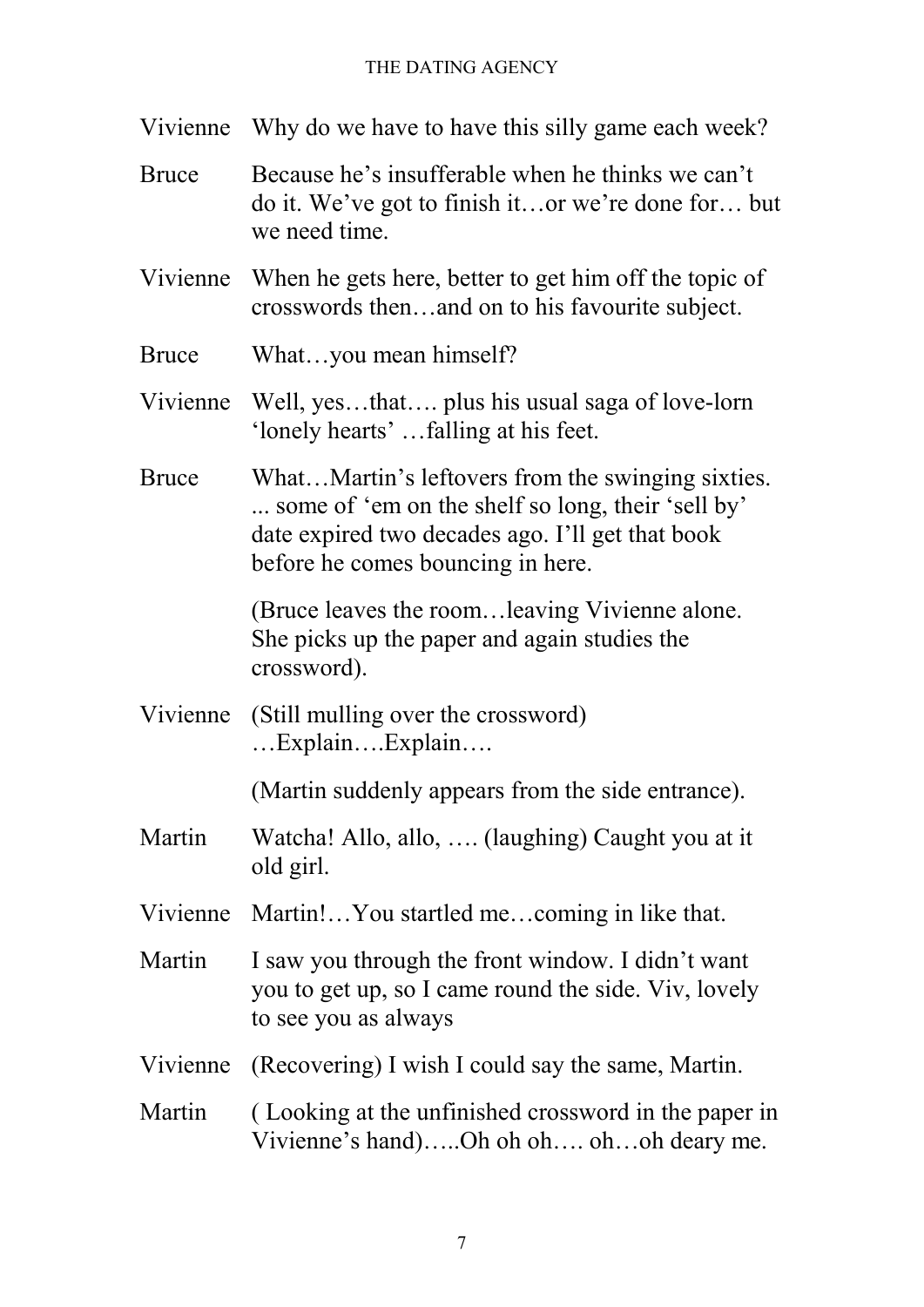Looks like you had a problem with today's little teaser….. I managed to wrap it up in ten minutes.

- Vivienne That's what you always say, Martin. You've probably been sweating over it since daybreak…We've both been working all morning… D'you remember that ….. work?
- Martin Not sure...Sounds damned unpleasant.
- Vivienne I've only just picked up the paper and Bruce hasn't even seen it yet.
- Martin Ah well. I'm sure you'll beat me to it one day...and then you'll be able to avoid making up all these flimsy excuses…oh…did I say, 'avoid'…maybe I should have said, " eschew".
- Vivienne All right. We got that one.(showing Martin the crossword). Here, look.
- Martin So you did, Viv...Well done old girl...bloody good.
- Vivienne Thank you, Martin…old boy….
- Martin (searches the paper)... What's this big gap down the bottom then…Oh I see…Twenty one across. The clue is 'explain'.
- Vivienne All right smart arse. What is it then.
- Martin It's easy...Hey...Where's Brucie today.
- Vivienne He's just…….

(Bruce comes through the door clutching the Thesaurus. At first, he doesn't see Martin….then, when he does, he utters,)

Bruce Oh Christ!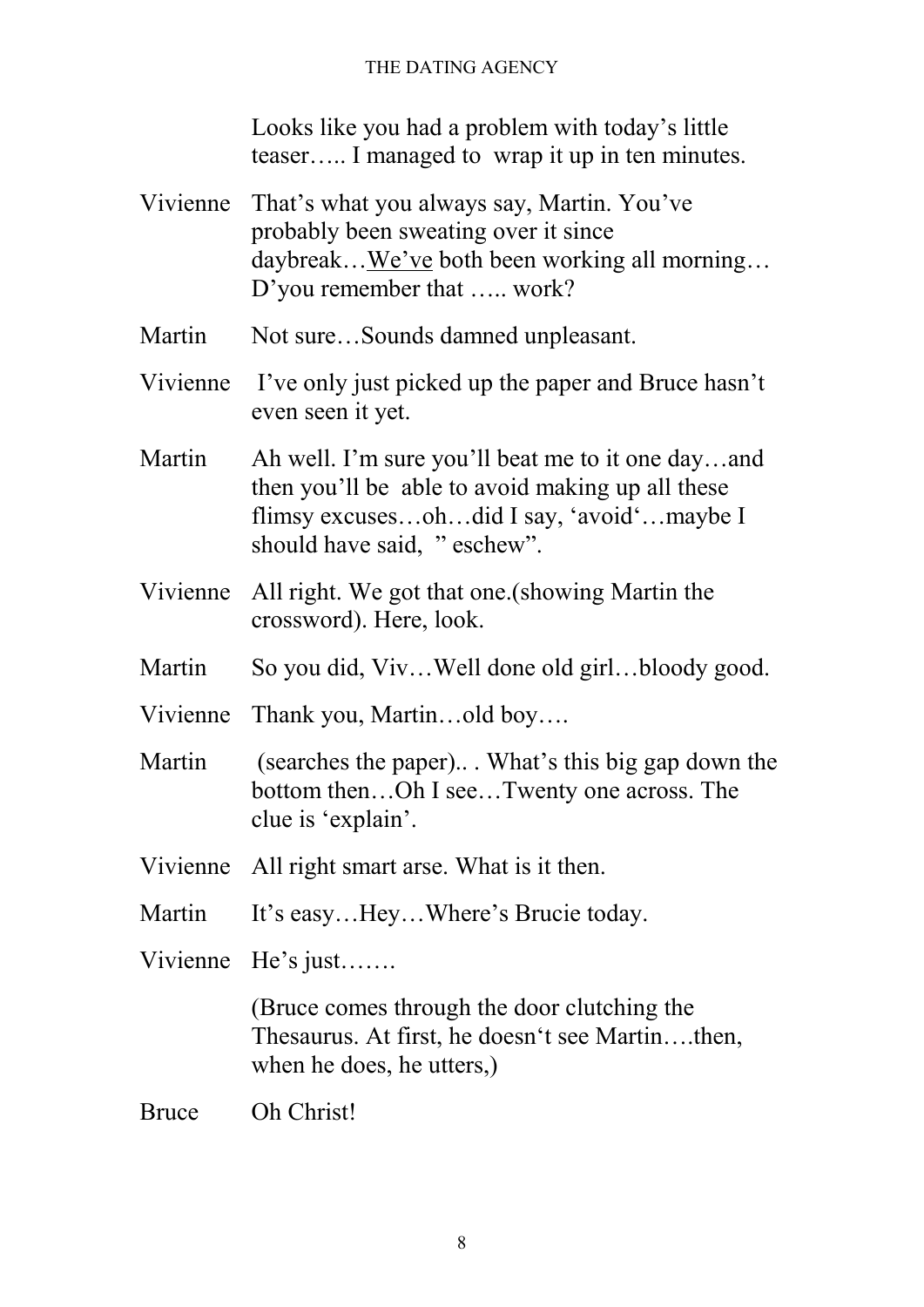| Martin             | (Rising to his feet) Ah Caught you at it Brucie ! I<br>see it all the unfinished crosswordthe jolly old<br>the saurus. Well I never. It seems desperate people<br>will do desperate deeds.                                         |
|--------------------|------------------------------------------------------------------------------------------------------------------------------------------------------------------------------------------------------------------------------------|
| <b>Bruce</b>       | (Unconvincingly) This has nothing to do with the<br>crossword. (Holding the thesaurus away from<br>Martin)                                                                                                                         |
| Martin             | No, of course notbut if you'll just permit me to<br>check what page you're holding back with your<br>finger                                                                                                                        |
|                    | (Martin grabs the book from Bruce and checks the<br>page entries).                                                                                                                                                                 |
| Martin             | Let's have a little look nowpage two hundred and<br>forty nine let's see 'expiate', 'expiation',<br>'expiration', 'expire' and(triumphantly) oh<br>yeshere we are'explain'. The very word.                                         |
| <b>Bruce</b>       | Do we have to have this performance?                                                                                                                                                                                               |
| Martin             | (ignoring Bruceand continuing) Well I never<br>There's a whole plethora of alternatives to cover<br>twenty one across in today's crossword, right here<br>on this very pageerthe one that you were<br>furtively concealing, Bruce. |
| <b>Bruce</b>       | All right now you knowwe were going to<br>cheat So spare us the agony and tell us what's the<br>ruddy answer then.                                                                                                                 |
| Martin             | For the clue, 'explain'mmm difficult  I'll<br>have to(said slowly and deliberately)<br>'illustrate'.                                                                                                                               |
| Vivienne and Bruce | (almost together, in recognitionto each)<br>other) Illustrate!                                                                                                                                                                     |
|                    | Vivienne We'd have got it, given another five minutes.                                                                                                                                                                             |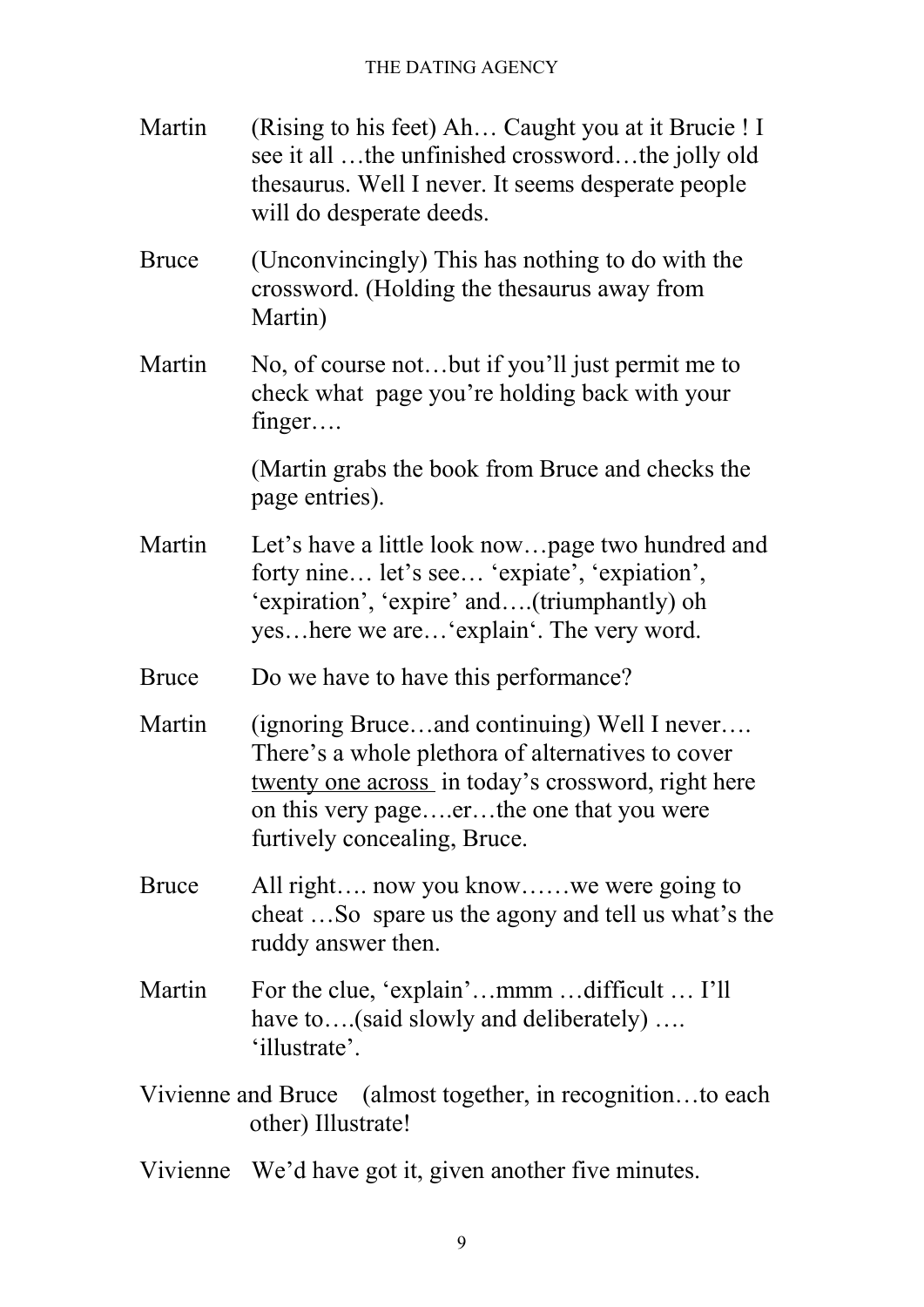| Martin       | Yes, these books are very handy, aren't they. Saves<br>all the time and bother of thinking out the clues.                                                                                                                                           |
|--------------|-----------------------------------------------------------------------------------------------------------------------------------------------------------------------------------------------------------------------------------------------------|
|              | Vivienne We wouldn't need to cheat if we'd had more time                                                                                                                                                                                            |
| Martin       | Well, shall we just say that I won again, and<br><i>without</i> cheating                                                                                                                                                                            |
| Vivienne     | You're no better than us, Martin What with your<br>sly brand of duplicity on that 'desperate dames'<br>network.                                                                                                                                     |
| Martin       | Please VivIt's a dating agency.                                                                                                                                                                                                                     |
| Vivienne     | But you deceive those poor wretcheseven before<br>you meet them.                                                                                                                                                                                    |
| Martin       | (With indignation) I'm always honest to the core.                                                                                                                                                                                                   |
| Viv          | What!Just to arouse even a flickering of interest<br>from those rapidly wilting wallflowers, you use a<br>false name, post up a photo of yourself taken at the<br>Silver Jubilee Party and miraculously scythe off ten<br>years from your real age. |
| Martin       | Some of them do the same.                                                                                                                                                                                                                           |
| Bruce        | Yeah, they both arrive at the designated meeting<br>place done up to the nines like it's Brad Pitt meeting<br>Penelope Cruzwhereas in reality, it's more like<br>Young Mr Grace meeting Dot Cotton.                                                 |
| Martin       | Say what you likebut it's a damn useful system for<br>matching people up. Cuts out all the ferreting<br>outand gets right down to the bottom line<br>immediately.                                                                                   |
| <b>Bruce</b> | The bottom line? What a novel euphemism.                                                                                                                                                                                                            |
| Martin       | Please Bruce, I refuse to engage in any crude banter<br>in front of Vivienne                                                                                                                                                                        |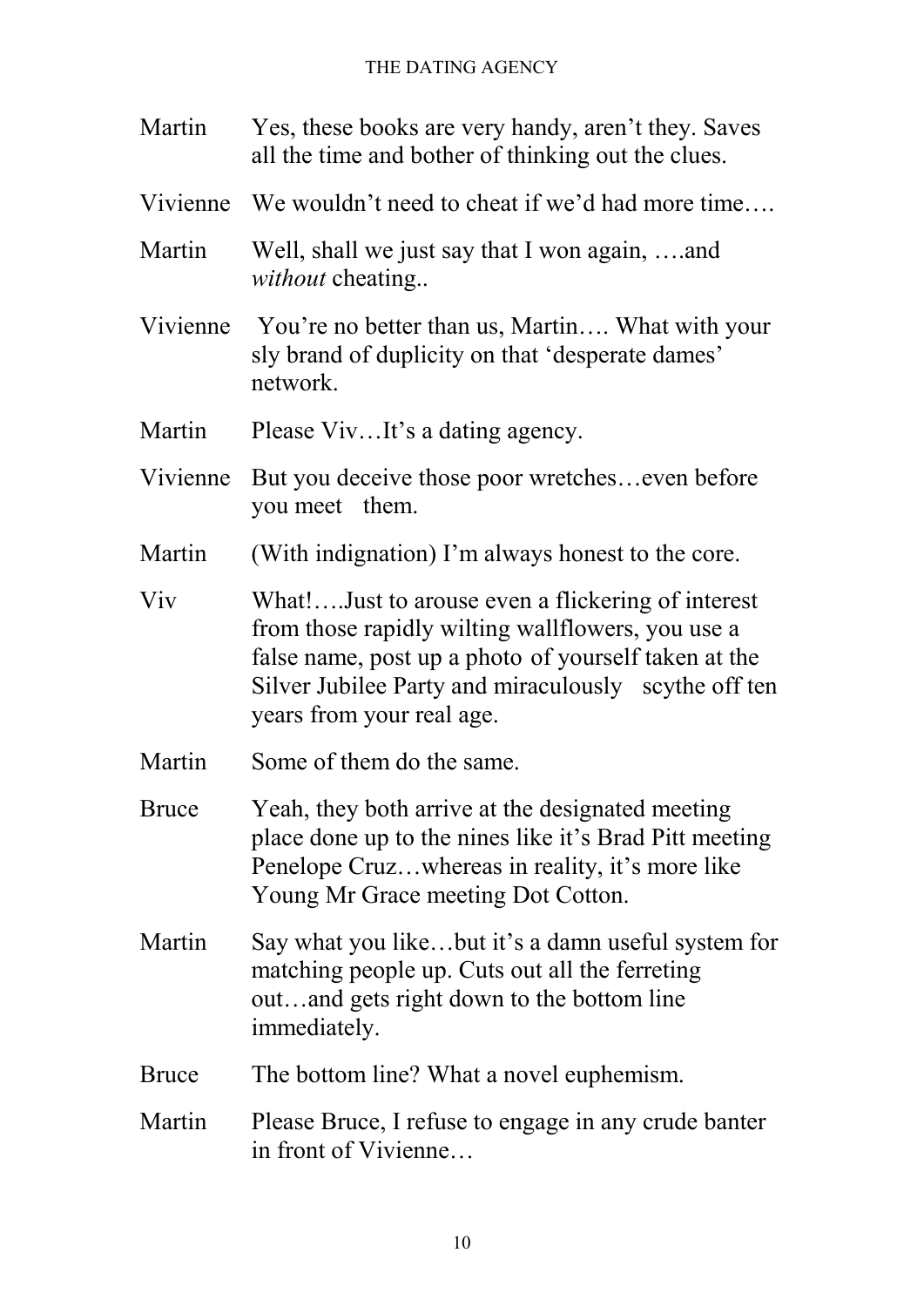Vivienne (interrupts) It's never stopped you before.

Martin But …look, frankly...There's no secret...I'm seeking female company….There's a whole horde of 'em, on hand; right on tap…attainable at just a depression of the digit. Bruce Depression seems a very fitting word. Martin Come on, it's simply a case of supply and demand. I'm in the market…and the ladies put themselves in the shop window. Bruce Didn't I once see something like in Amsterdam. Martin But Bruce, seriously, would you believe I've already got replies from thirty six ladies…thirty six of 'em! Bruce I s'pose that's about the same as ordering three dozen crumpets. Martin But they're all anxious to meet and bond with me. (rubbing his hands) Vivienne And at your age, what do you think you've got to offer these unbridled fillies...? Martin Unbridled fillies? Well Viv, in those gee gee terms, you could say, I've done the course and distance a few times. Vivienne So, I reckon by now, … you're just about ready for the knackers yard. Martin Ah, but I still know how to treat a lady. Bruce Mmm…Would that be similar to your handling of Barbara …your estranged wife. The degenerating hospitality, a huge helping of deception….and add to that, a liberal dose of infidelity... Now what woman

could resist that?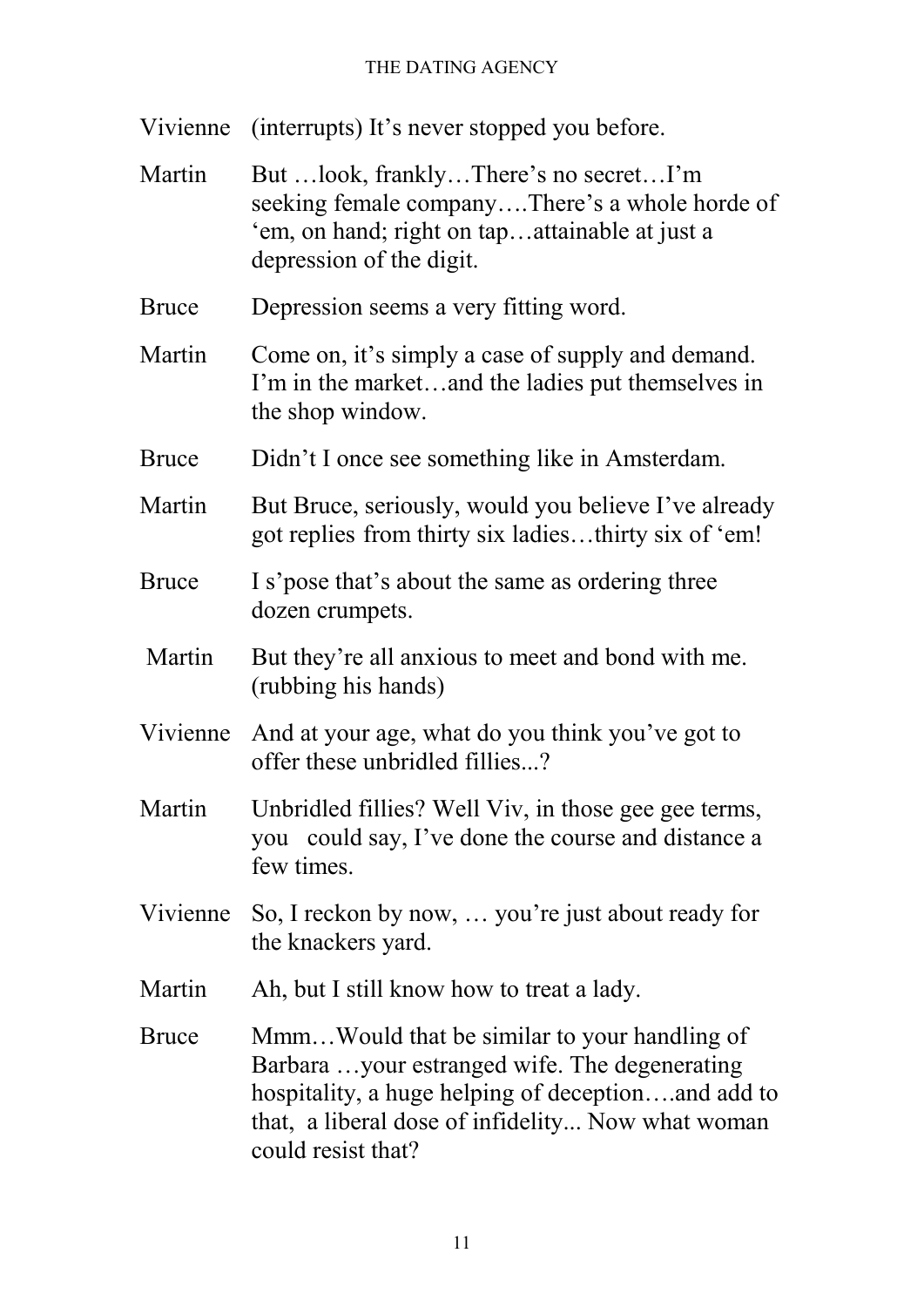Martin That's unfair. I know I've made mistakes…but I've learned from 'em….and it's made me a more polished individual. Viv And turned Barbara into a shattered wreck. Bruce You'll never change…. I reckon at your age, it's about time you hung up your after shave and hair dye….and settled down …into a more befitting….sedate life style. Martin I'm not ready for that yet... Whenever I feel the scent of the prey in my nostrils, I can still stealthily go in for the kill Vivienne Martin, I'm sure you've still got the capacity to make some nice woman…very unhappy. Martin Whatever...but it's all quite exciting..... It's given me a new lease of life. Vivienne You've been overdosing on that Phillosan again. Martin Viv…please though….not a word to Barbara…She knows about the agency…but she doesn't know I'm actually meeting some of its clients. Viv Why should that affect you…after all, your marriage is all over….bar the shouting. Martin That's it… the bit I can't bear…*is* the shouting. Bruce Why don't you just get out if the atmosphere at home's so bad. It can't be doing either one of you any good…after all, the poor woman's still cooking your meals and washing your clothes. Viv She needs her head examined…still doing that for you while you totally neglect her.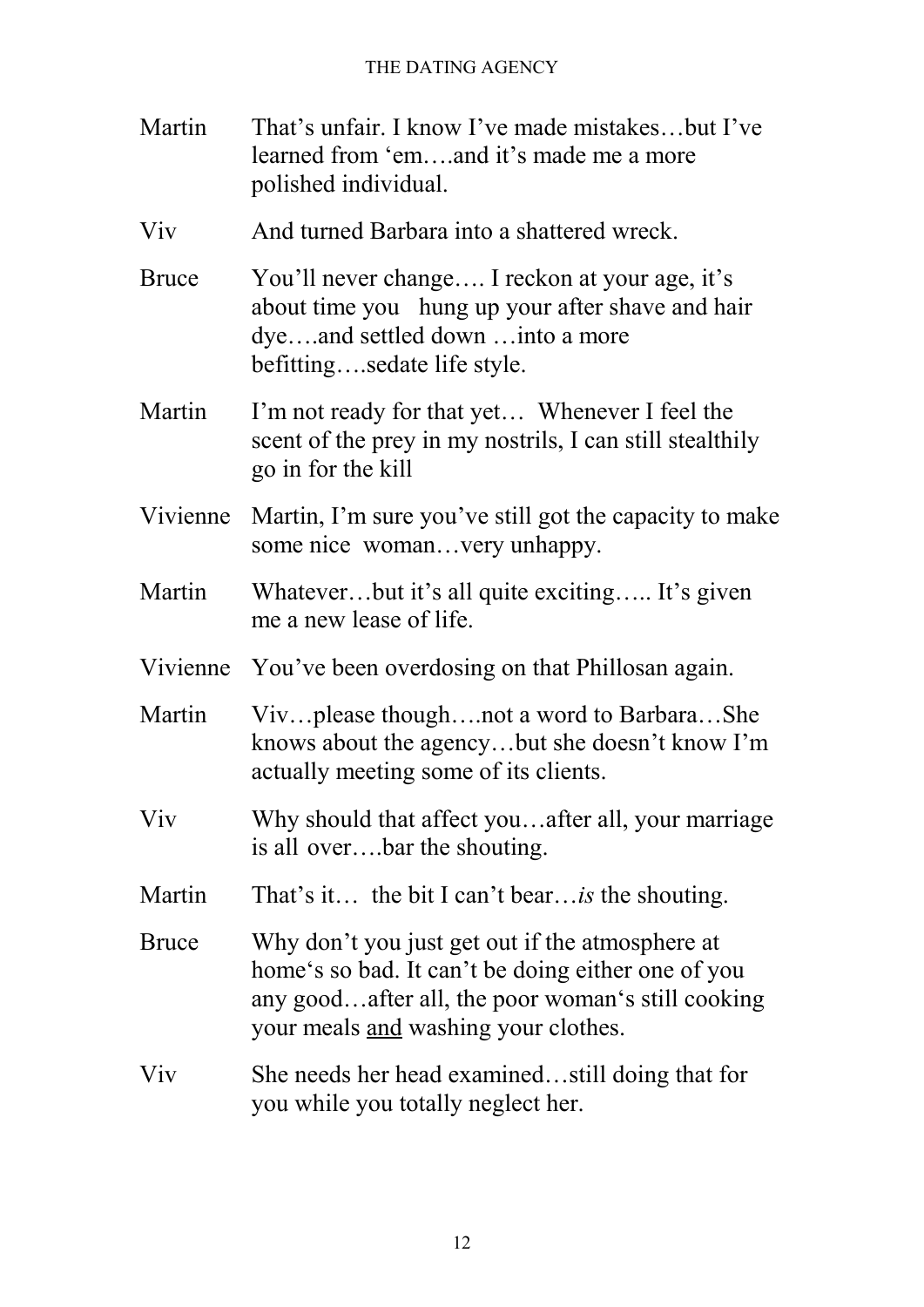| Martin       | But Barbara likes doing all thatAnyway, she's<br>agreed to a divorceso I'll <u>have</u> to get out when<br>they sort out the property situation.                                                                         |
|--------------|--------------------------------------------------------------------------------------------------------------------------------------------------------------------------------------------------------------------------|
| Viv          | Doesn't Barbara mean <i>anything</i> to you nowafter<br>all these years?                                                                                                                                                 |
| Martin       | Oh, yes of course. I'll miss having her around the<br>place.                                                                                                                                                             |
| <b>Bruce</b> | You make her sound like an old spaniel.                                                                                                                                                                                  |
| Martin       | I have to admit she's been good to me over the years.<br>She probably deserved someone far better than me.                                                                                                               |
| Viv          | That's exactly what she said to me.                                                                                                                                                                                      |
| <b>Bruce</b> | Why don't you make things up with herGo<br>hometake her a huge bunch of flowersyou<br>know.                                                                                                                              |
| Martin       | CrikeyIf I did that, she'd be even more suspicious<br>than she already isAnywayenough of this<br>Amateur Relate stuffI'm offgot a busy day<br>aheadSee you Vivoh and Bruce, I'll be<br>popping by laterwith all the gen. |
|              | (Half-hearted goodbyes from Viv and Bruce as<br>Martin exits through the side entrance).                                                                                                                                 |
| <b>V</b> iv  | How does he get away with it. He's treated Barbara<br>like a door mat for thirty yearswhile he tries to act<br>like a sixteen year old who's still living in the mid<br>nineteen sixties                                 |
| <b>Bruce</b> | He's trying to win the age battle against<br>overwhelming odds.                                                                                                                                                          |
| Viv          | Custer's last stand.                                                                                                                                                                                                     |
| <b>Bruce</b> | It could definitely be Martin's last stand.                                                                                                                                                                              |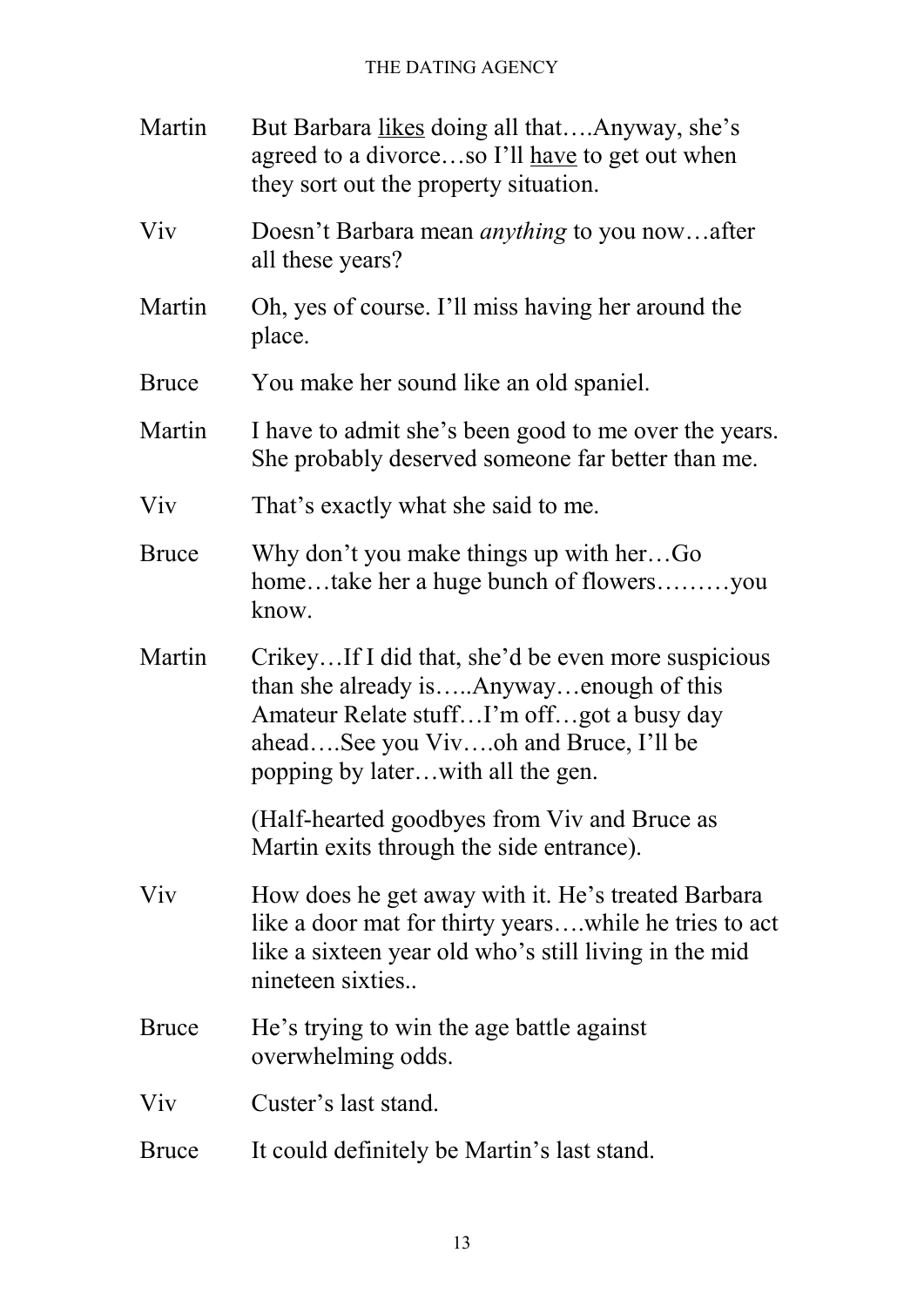| Vivienne Barbara's done the right thing going for that divorce. |
|-----------------------------------------------------------------|
| She'll be well shot of him.                                     |

- Bruce Are you seeing Barbara today.
- Vivienne I'd better go over. She'll be in need of a bit of comfort and support.
- Bruce Yeah, you can file your report.
- Vivienne You don't have to put it like that, Bruce. Barbara and I have never had any secrets from each other.
- Bruce But you don't tell her…*everything*….Viv… Do you?
- Vivienne No… I still try to retain a certain amount of privacy…and some dignity…. And I definitely wouldn't like her to be acquainted with some of your little shortcomings.
- Bruce I'm glad to hear it.
- Viv (Continues) Be they domestic… or matrimonial. (Bruce's face falls)
	- (Martin reappears)
- Martin Hello...I'm back again.
- Viv That was quick...
- Martin No, no...<sup>T</sup> ve just remembered....there was something I wanted to ask Bruce.
- Viv Oh well…I'll get out of your way then…I'm sure it'll all be very manly chatter. (Viv rises)
- Martin Don't go on my account.
- Viv (standing up) It's fine. I was going anyway…. going out.
- Martin Oh ... Where you off to then?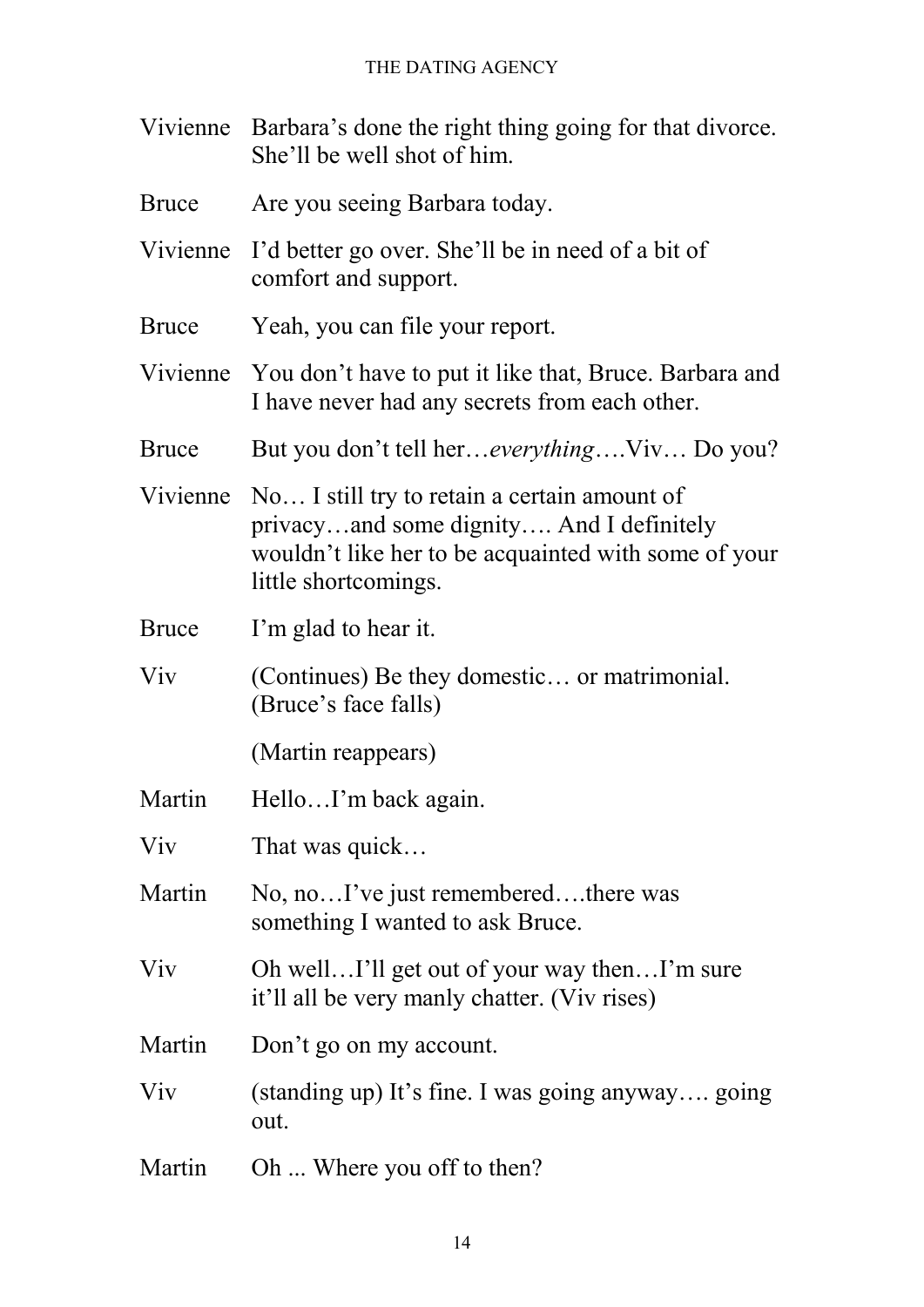| Viv          | I'm visiting an injured friend.                                                                       |
|--------------|-------------------------------------------------------------------------------------------------------|
| Martin       | I hope she's not too bad.                                                                             |
| Viv          | I'm sure she'll be fine. She'll soon be getting rid of a<br>nasty lump.                               |
| Martin       | (doubtfully) Oh good.                                                                                 |
|              | (Viv exits. Martin takes Viv's vacated chair. Bruce)<br>remains standing)                             |
| Martin       | BruceI hope you don't mind if I asked a favour<br>from you.                                           |
| <b>Bruce</b> | Oh nohow much?                                                                                        |
| Martin       | No no nothing like that.                                                                              |
| <b>Bruce</b> | Well that's a relief with that minor scare out of the<br>way I'd say I was reasonably approachable.   |
| Martin       | It's something personal to yousomething I'd like<br>to borrow.                                        |
| <b>Bruce</b> | (Jokingly) As long as it's not Vivienneha ha.                                                         |
| Martin       | Ermah.                                                                                                |
| <b>Bruce</b> | It is Vivienne!                                                                                       |
| Martin       | No noNot quite like thatactually, it's your name<br>I want.                                           |
| <b>Bruce</b> | My nameI'm sorry, Martinbut I'm not sure<br>we'd be that compatibleand I'm already<br>supporting Viv. |
| Martin       | I'd better explainYou know this agency that I<br>belong to.                                           |
| <b>Bruce</b> | For desperate dames.                                                                                  |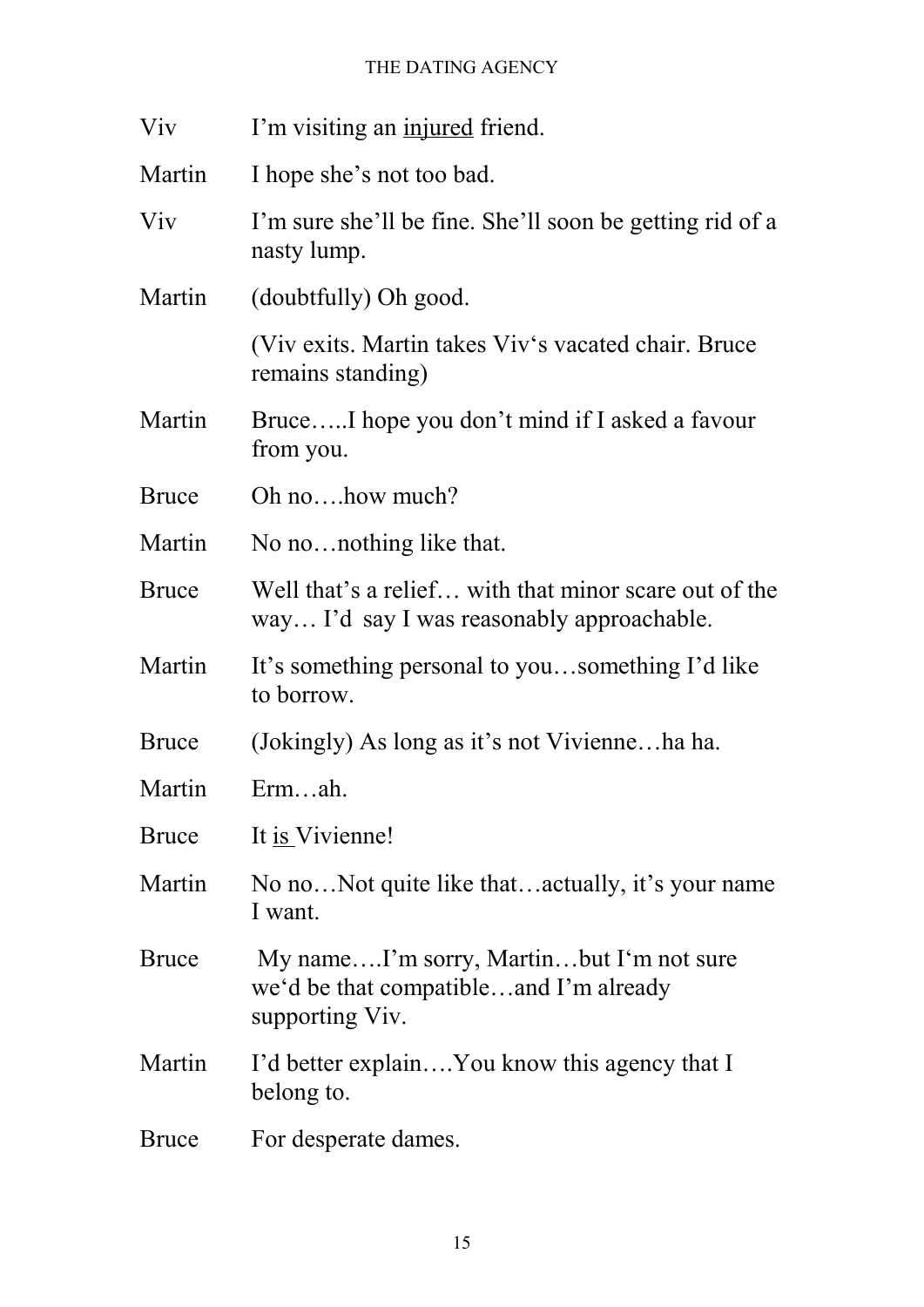- Martin For desperate dames...(does double take) no no ….for 'gentle, seasoned prospectors'.
- Bruce Seasoned prospectors? Is that how they advertise it. To the hills ladies and gents! Roll those wagons and stake that claim ! Oh my God….well, what about this agency.

(Bruce now takes a seat on the settee)

- Martin Well, I've got to hold my hands up here... When I first contacted them I wasn't on the net…had no access to E mails etc…so when they asked me my name…..
- Bruce (Apprehensively) Go on.
- Martin I gave them yours.
- Bruce (querying) You gave them mine…You *are* kidding, aren't you. You're saying that you've taken my identity….so now, in effect, you're me…
- Martin Only in name, Bruce.
- Bruce But couldn't you have used your imagination a bit….You know…Richard Cook, Brian Jones…anything would have been better than to pinch my name…..You can't have it.
- Martin I'm afraid things have gone too far. It's on their list now and all the clients have my name and address…er .. that's your name and address on their records.
- Bruce My bloody address as well...You cheeky bugger.... I'll have an endless stream of Bunny Boilers stationed outside my house for ever more…(head in hands) Oh my God!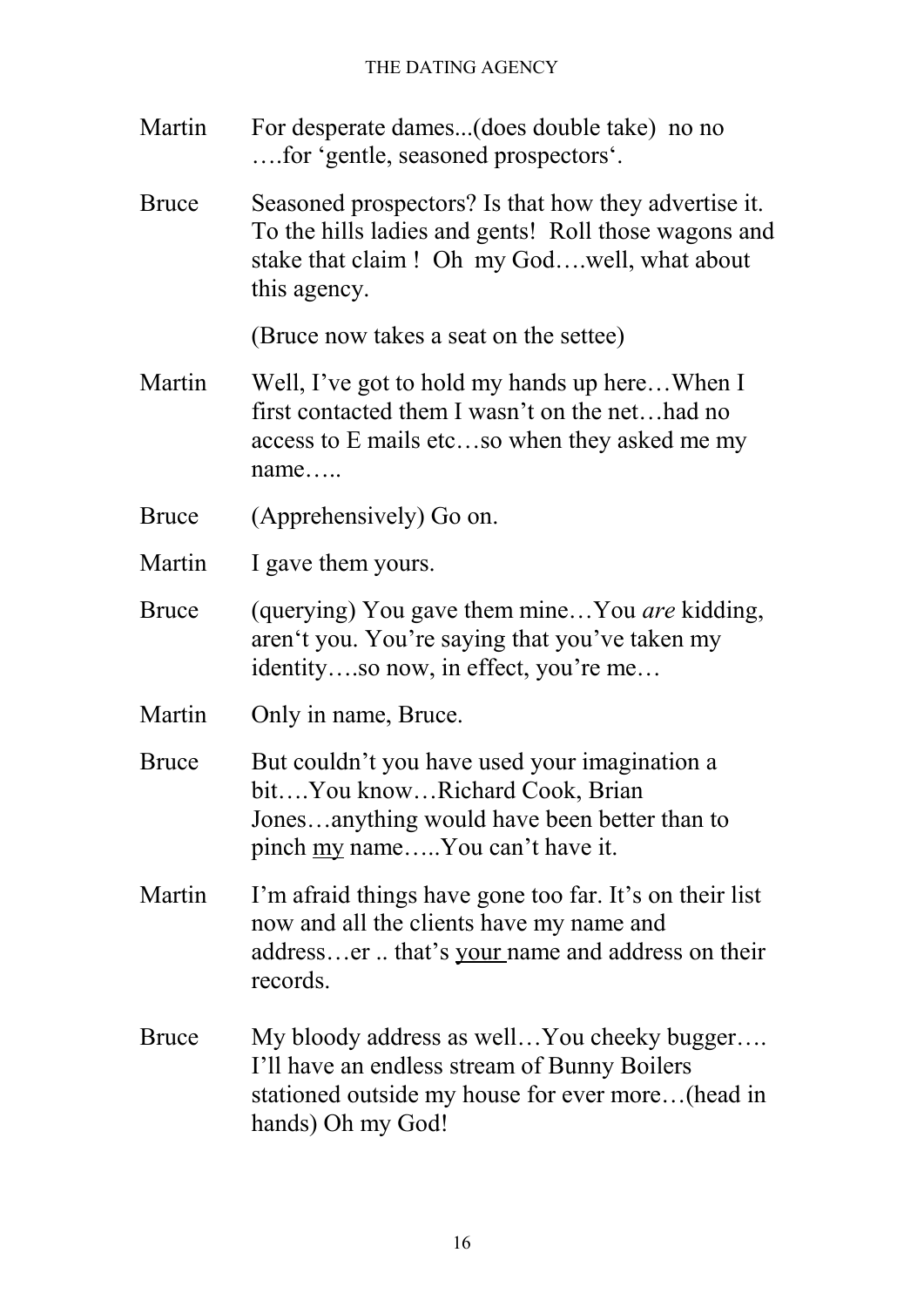| Martin       | I'm sorry, Bruce. I couldn't think quickly<br>enoughI'd have preferred to use a 'care of' address<br>or a post office box number but the agency insisted<br>on a direct contact address from me.                                                                                                 |
|--------------|--------------------------------------------------------------------------------------------------------------------------------------------------------------------------------------------------------------------------------------------------------------------------------------------------|
| <b>Bruce</b> | So that'll be my phone number and E Mail Address<br>as well. Goodness what will Viv say to this?                                                                                                                                                                                                 |
| Martin       | Look Bruceyou haven't got a sole monopoly on<br>the name Bruce Sheridan there's probably a<br>whole stack of 'em dotted around the U.K.                                                                                                                                                          |
| <b>Bruce</b> | But not with my address and phone numberand not<br>at the disposal of a whole bunch of hot blooded<br>husband hunters.                                                                                                                                                                           |
| Martin       | LookI'll be honest with you, BruceI've always<br>liked your name                                                                                                                                                                                                                                 |
| <b>Bruce</b> | Bruce Sheridan?                                                                                                                                                                                                                                                                                  |
| Martin       | Yesy' know, when we used to work together, I was<br>always envious of you just picking up the phone,<br>and saying, "Bruce Sheridan speaking" so suave<br>soundingseeming to carry more authority with it<br>than my"Martin Crouch here"Not the same, is<br>it. I think it's that extra syllable |
| Bruce        | Possibly but what do I do if they come round here<br>to the doorstepI daren't utter my own nameor I<br>could be swept aside in a hurricane of over-drenched<br>perfume.                                                                                                                          |
| Martin       | You won't have to worry 'cos it's only the agency<br>that holds your addressI'm getting a P.C. fitted<br>tomorrow, so then it'll all go through me. I doubt if<br>anyone'll call here.                                                                                                           |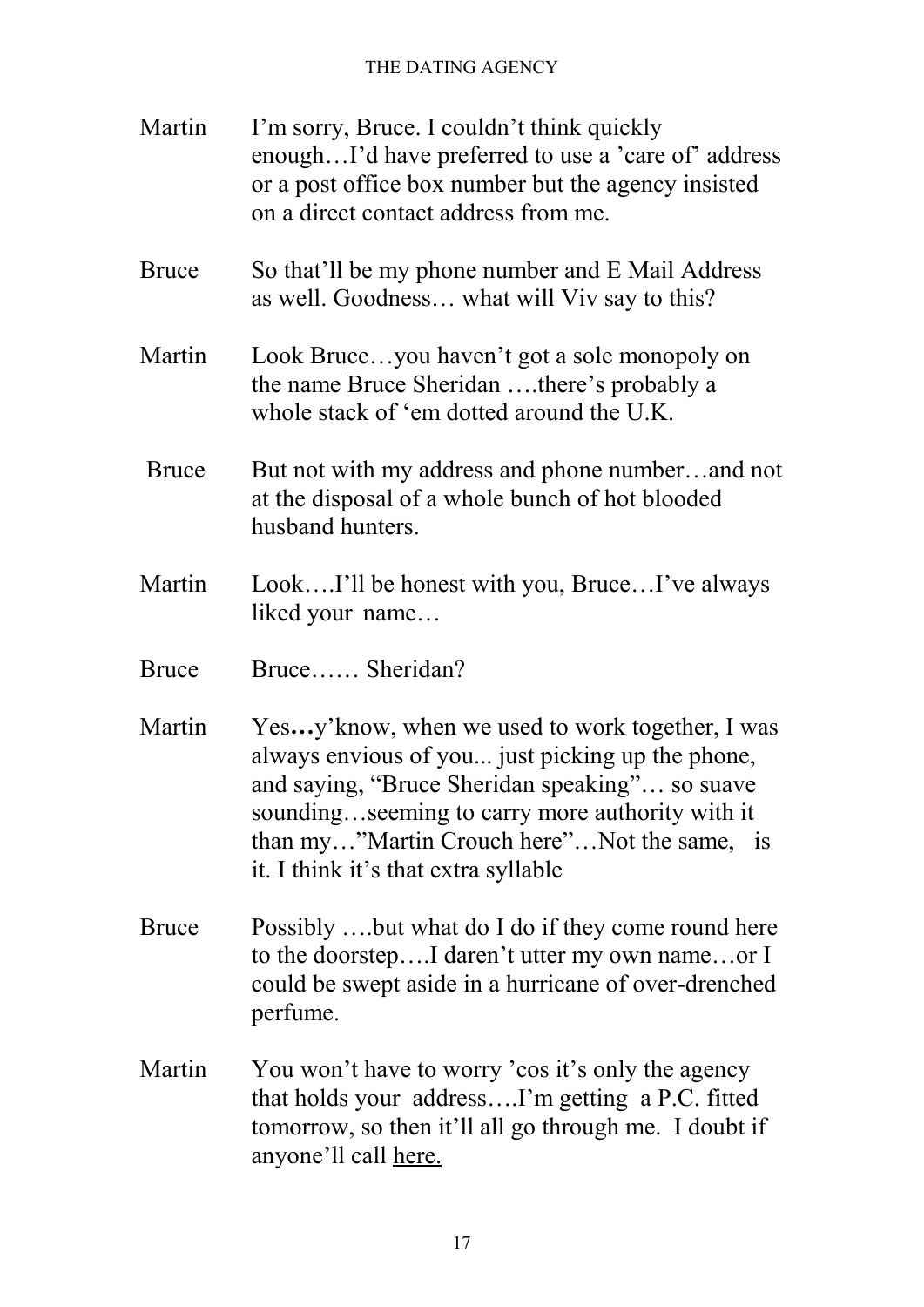| <b>Bruce</b> | So how do you arrange to meet these women?                                                                                                                                                                                            |
|--------------|---------------------------------------------------------------------------------------------------------------------------------------------------------------------------------------------------------------------------------------|
| Martin       | By phoneand through the agency You have to<br>give them the proposed meeting place and then it's<br>up to you.                                                                                                                        |
| <b>Bruce</b> | And your rendezvous for these trysts is where<br>precisely?                                                                                                                                                                           |
| Martin       | (Sheepishly)I thought the pavilion across the way.                                                                                                                                                                                    |
| <b>Bruce</b> | The pavilion that can be seen from my front window!                                                                                                                                                                                   |
| Martin       | Well yes really I mean, that's the <u>plan</u> I can<br>see them comingy' know, from hereso if I see<br>Godzilla or the bride of Frankenstein lumbering<br>down the road, I can just sit here and refuse to<br>take up the challenge. |
| <b>Bruce</b> | And as we're the nearest house to the pavilion, isn't<br>there a chance they might make some enquiries<br>here?                                                                                                                       |
| Martin       | God, I hope not. I never thought of<br>thatDamnand some will have seen my<br>pictureoh hell                                                                                                                                           |
| <b>Bruce</b> | How many of 'em have you got lined up?                                                                                                                                                                                                |
| Martin       | There's three today.                                                                                                                                                                                                                  |
| <b>Bruce</b> | $Three!$ $Today!$                                                                                                                                                                                                                     |
| Martin       | Not all at the same time.                                                                                                                                                                                                             |